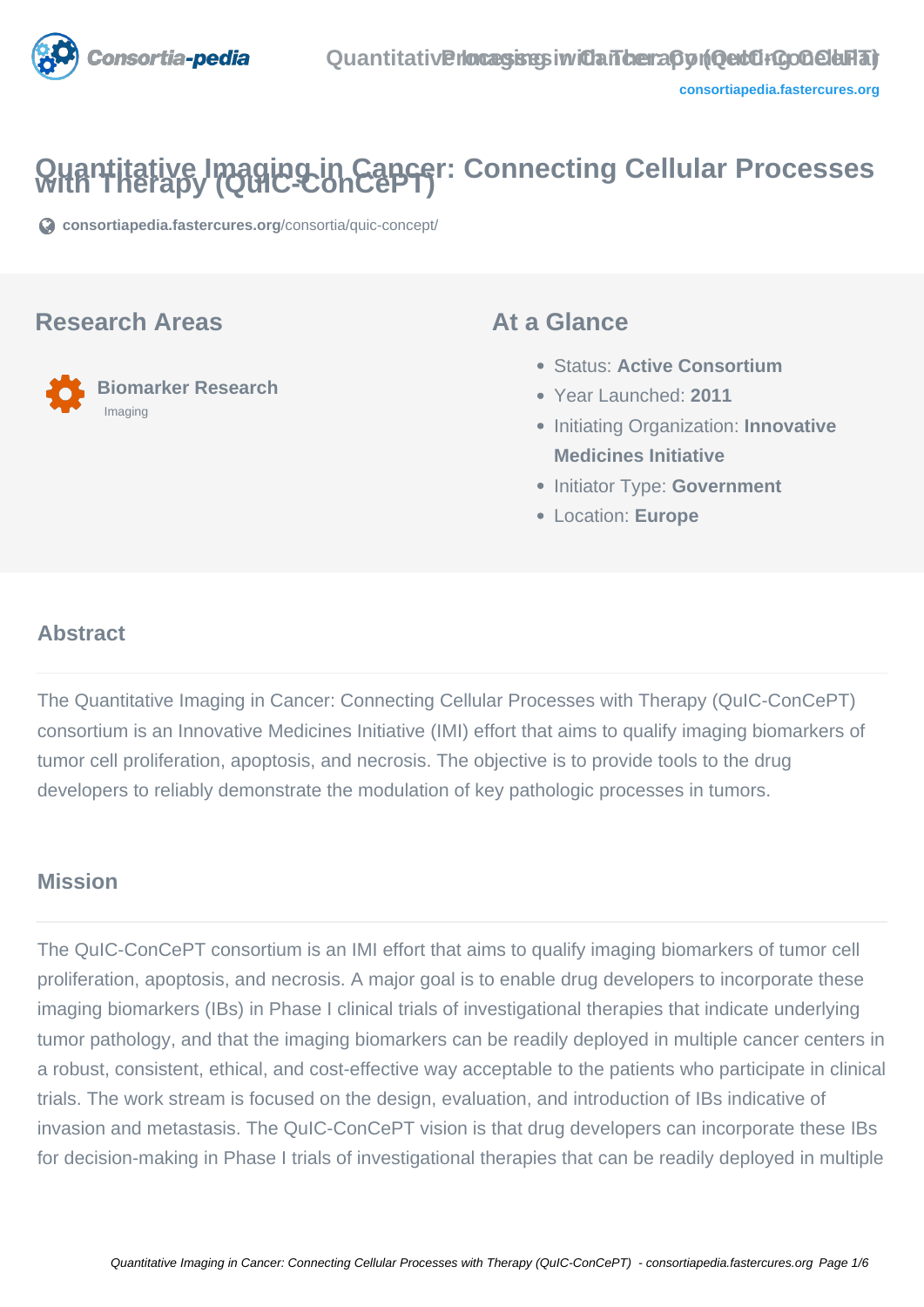

cancer centers in a robust, consistent, ethical, and cost-effective way acceptable to patients.

### **Consortium History**

2011 – Project start date (January) 2011 – First meeting of the entire QuIC-ConCePT consortium at Alderley Park, UK (September) 2012 – QuiC-ConCePT scientists publish a paper discussing how magnetic resonance imaging (MRI) could be used to assess the efficacy of new drugs (January) 2012 – First peer-reviewed publication (January) 2012 - QuIC-ConCePT Consortium Assembly held at EORTC Headquarters, Brussels, Belgium (September) 2012 - EORTC/IMI Project Session: Reducing Attrition Rates in Anticancer Drug Discovery and Development: IMI Approaches held at the 24th EORTC-NCI-AACR symposium on Molecular Targets and Cancer Therapeutics in Dublin, Ireland (November) 2013 - QuiC-ConCePT Consortium Assembly held in Manchester, UK 2013 – EANM/EORTC Joint session: Imaging Biomarkers for Early Response Assessment in Clinical Trials held at EANM '13 in Lyon, France (October)

### **Structure & Governance**

The QuIC-ConCePT project will work in close collaboration with the newly approved FP7 project EuroBioImaging "Research infrastructure for imaging technologies in biological and biomedical sciences" coordinated by EIBIR and EMBL. EORTC will ensure the link between the two projects, fostering cross-fertilization and preventing duplication. The QuIC-ConCept consortium partners consist of 14 academic organizations combined with one subject matter expert working with seven EFPIA companies over five years.

 QuIC-ConCePT aims to qualify three specific imaging biomarkers of tumor cell proliferation, apoptosis, and necrosis, [18F]fluorothymidine (FLT) positron emission tomography (PET), apparent self-diffusion coefficient (ADC) of water protons measured by MRI, and isatin-5 sulfonamide PET tracer [18F]ICMT-11, to allow the drug developer to demonstrate reliably the modulation of these pathologic processes in tumors in patients in future trials.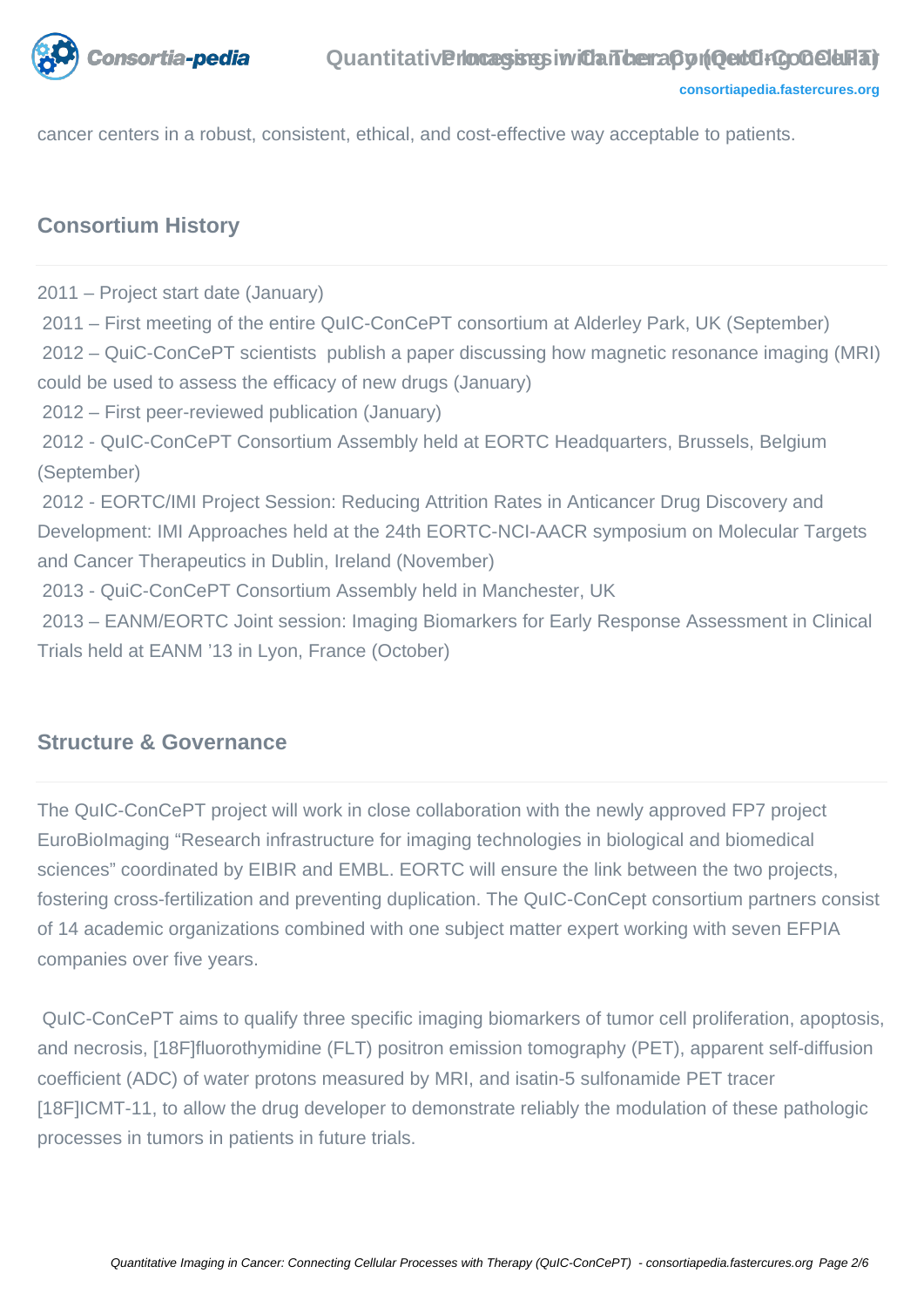

#### **Quantitative rocasses in Cancera Concert FGoGelarat**

#### **[consortiapedia.fastercures.org](http://consortiapedia.fastercures.org/)**

 A second aim (10 percent of the investment, WP6) is to develop and validate an IB based on a human antibody targeting metalloproteinase 2 (MMP2) on preclinical models, and to validate an approach quantifying invasiveness and early response by quantifying image features on CT and PET scans on preclinical and clinical models, a so-called "radiomics" approach.

 Our vision for FLT, ADC, and ICMT-11 is that, by April 2016, drug developers can incorporate these imaging biomarkers for decision-making in Phase I trials of investigational therapies, confident that the imaging biomarkers are technically valid, that a measured change in the imaging biomarker faithfully reflects the desired change in the underlying tumor pathology, and that the imaging biomarkers can be readily deployed in multiple cancer centers in a robust, consistent, ethical, and cost-effective way that is acceptable to the cancer patients volunteering for our trials.

 Each imaging biomarker is under the scientific supervision of an imaging biomarker champion, and each work package is under the supervision of a work package leader. Project managers work closely with the work package leaders, who are accountable for the management of deliverables and resources in their respective area.

#### **Work Package 1: Project Coordination and Management**

 The overall aim of Work Package 1 is to ensure that QuIC-ConCePT achieves its deliverables with respect to time, cost, and quality, and with full legal, ethical, and regulatory compliance, while fostering creativity and innovation.

**Coordinator**  Pr John Waterton Chief Scientist AstraZeneca , UK Alderley Park MACCLESFIELD Cheshire SK10 4TG UK

 Academic Coordinator Dr Yan Liu Head of TR, Radiotherapy and Imaging Department European Organisation for Research and Treatment of Cancer, AISBL, Belgium Avenue E. Mounier 83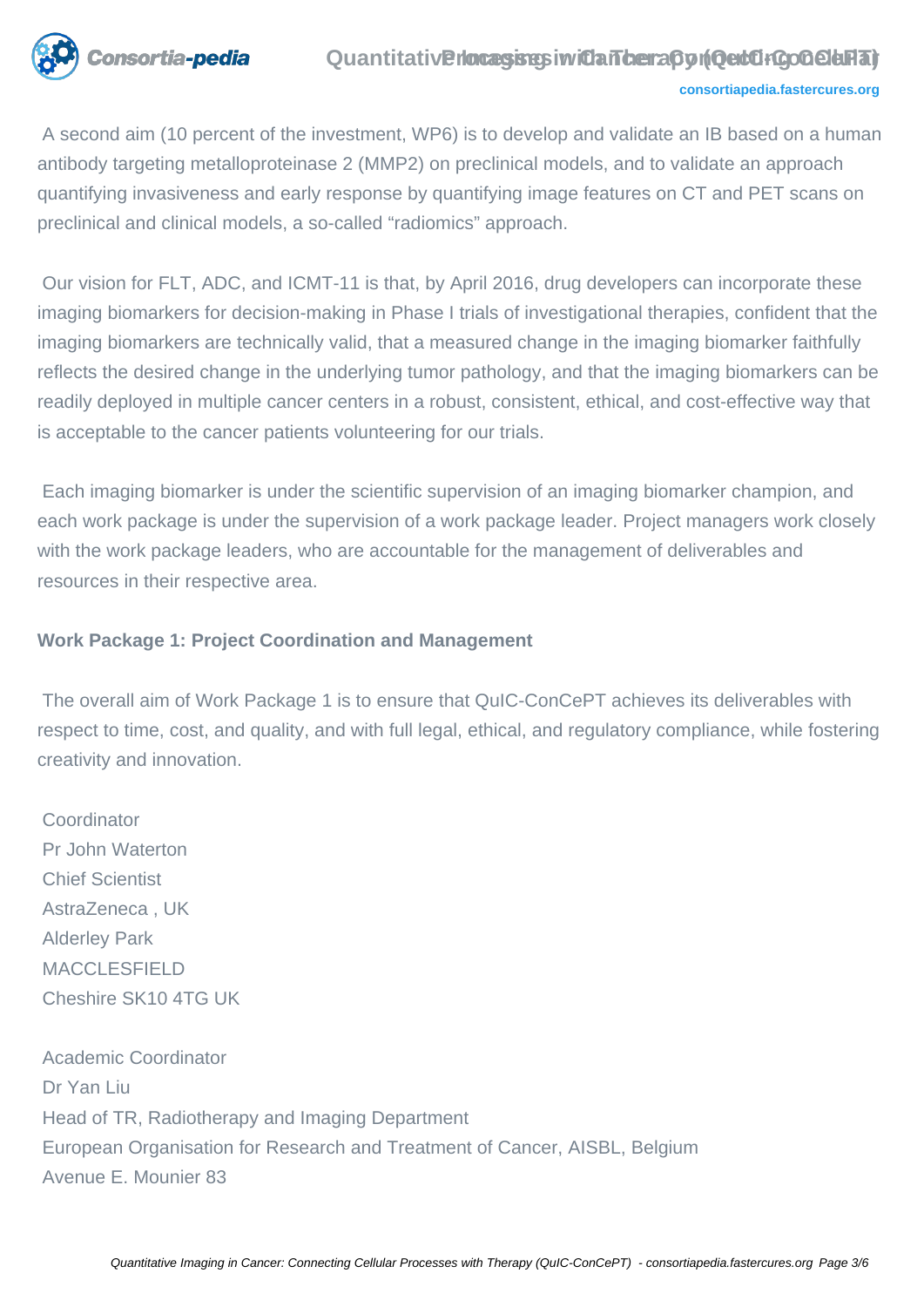

1200 Brussels, Belgium

**Work Package 2: Pre-clinical Imaging**

## **Financing**

This project is funded by the Innovative Medicines Initiative, a public-private partnership between the European Union (EU) and the European Federation of Pharmaceutical Industries and Associations (EFPIA), resources of which are composed of financial contribution from the EU Seventh Framework Programme and EFPIA companies' in-kind contribution. Large pharmaceutical companies participating in IMI projects do not receive IMI funding.

The IMI Intellectual Property (IP) Policy governs the IP regime of all projects funded by the IMI JU. To assist with specific IP queries, IMI has set up a dedicated IP Helpdesk which can be contacted by e-mailing [IMI-IP-Helpdesk@imi.europa.eu](mailto:IMI-IP-Helpdesk@imi.europa.eu). The IMI IP policy can be accessed at the following address: [http://www.imi.europa.eu/sites/default/files/uploads/documents/imi-ipr-policy01august2007\\_en.pdf](http://www.imi.europa.eu/sites/default/files/uploads/documents/imi-ipr-policy01august2007_en.pdf)

### **Data Sharing**

According to IMI's intellectual property policy, the participants undertake to disseminate the data as soon as reasonably practicable but not later than one year after the termination or expiry of the project. The Project Agreement shall include a description of the material that must be disseminated in accordance with the IP Policy and referenced in the Grant Agreement. If the participants do not disseminate within such time periods without good reason, the Executive Office has the right to disseminate such results in a manner consistent with the Grant Agreement.

The results of the QuIC-ConCePT work should have utility in cancer research and in patient management in a very wide range of other important settings.

Homepage <http://www.quic-concept.eu/> Other website <http://www.imi.europa.eu/content/quic-concept>

### **Points of Contact**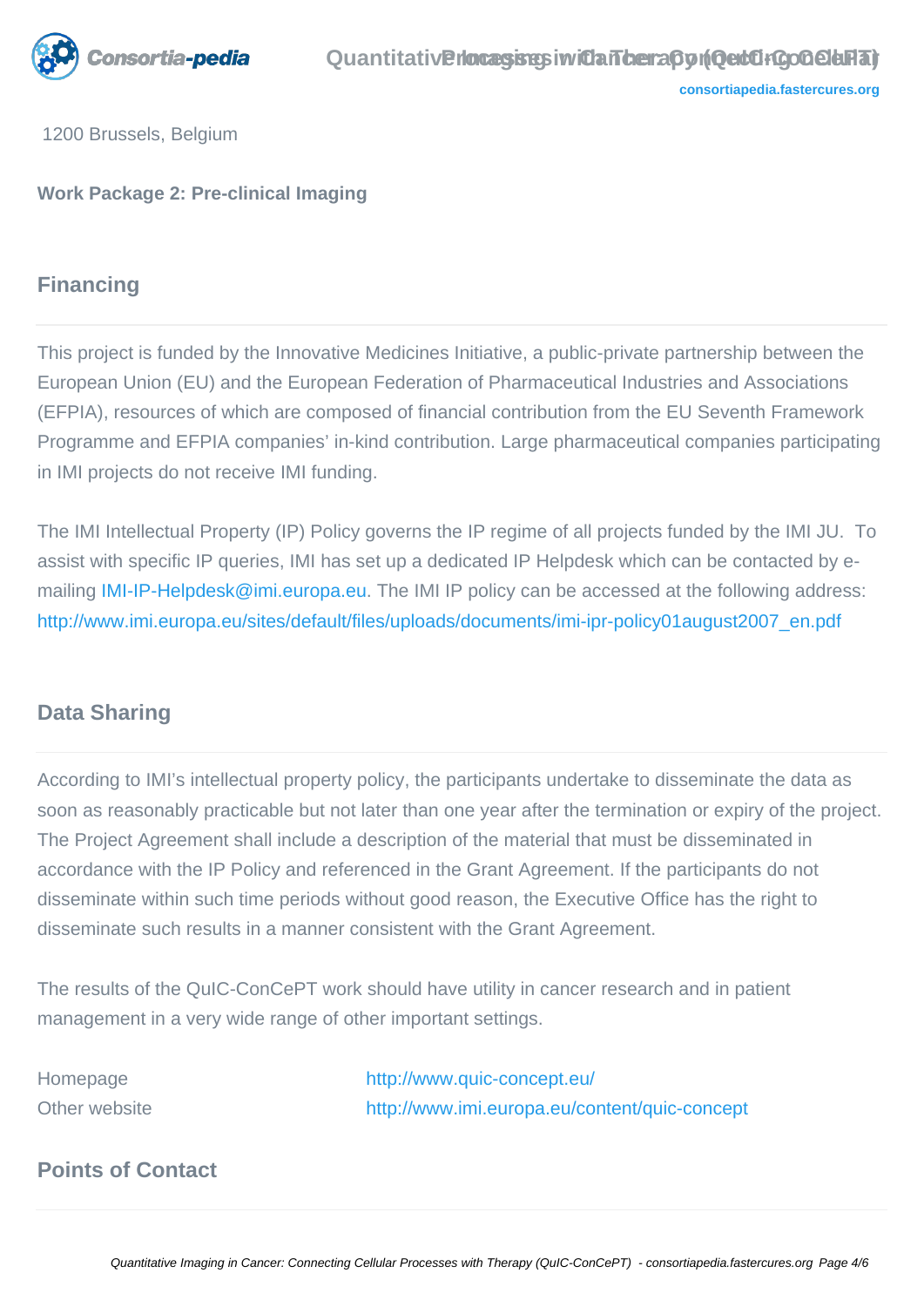

**[consortiapedia.fastercures.org](http://consortiapedia.fastercures.org/)**

Professor John Waterton AstraZeneca AB Västra Mälarehamnen 9 151 85 Södertälje, Sweden Email: [john.waterton@astrazeneca.com](mailto:john.waterton@astrazeneca.com) Tel: +44 1625 513633

 Dr Yan Lui European Organisation for Research and Treatment of Cancer Avenue E. Mounier 83 1200 Brussels, Belgium Email: [yan.liu@eortc.be](mailto:yan.liu@eortc.be) Tel: +32 (0) 2 774 1625

### **Sponsors & Partners**

Amgen NV, Belgium AstraZeneca AB, Sweden Eli Lilly and Company Ltd, UK F. Hoffmann-La Roche AG, Switzerland GlaxoSmithKline R&D Ltd, UK MERCK KgAA, Germany Sanofi-Aventis R&D, France Cancer Research, UK Radboud University Nijmegen Medical Center, Catholic University Foundation, Netherlands Christian Association for Higher Education, Research and Patient Care, Netherlands Erasmus University Medical Center, **Netherlands** European Organisation for Research and Treatment of Cancer, Belgium Imperial College of Science Technology and Medicine, UK